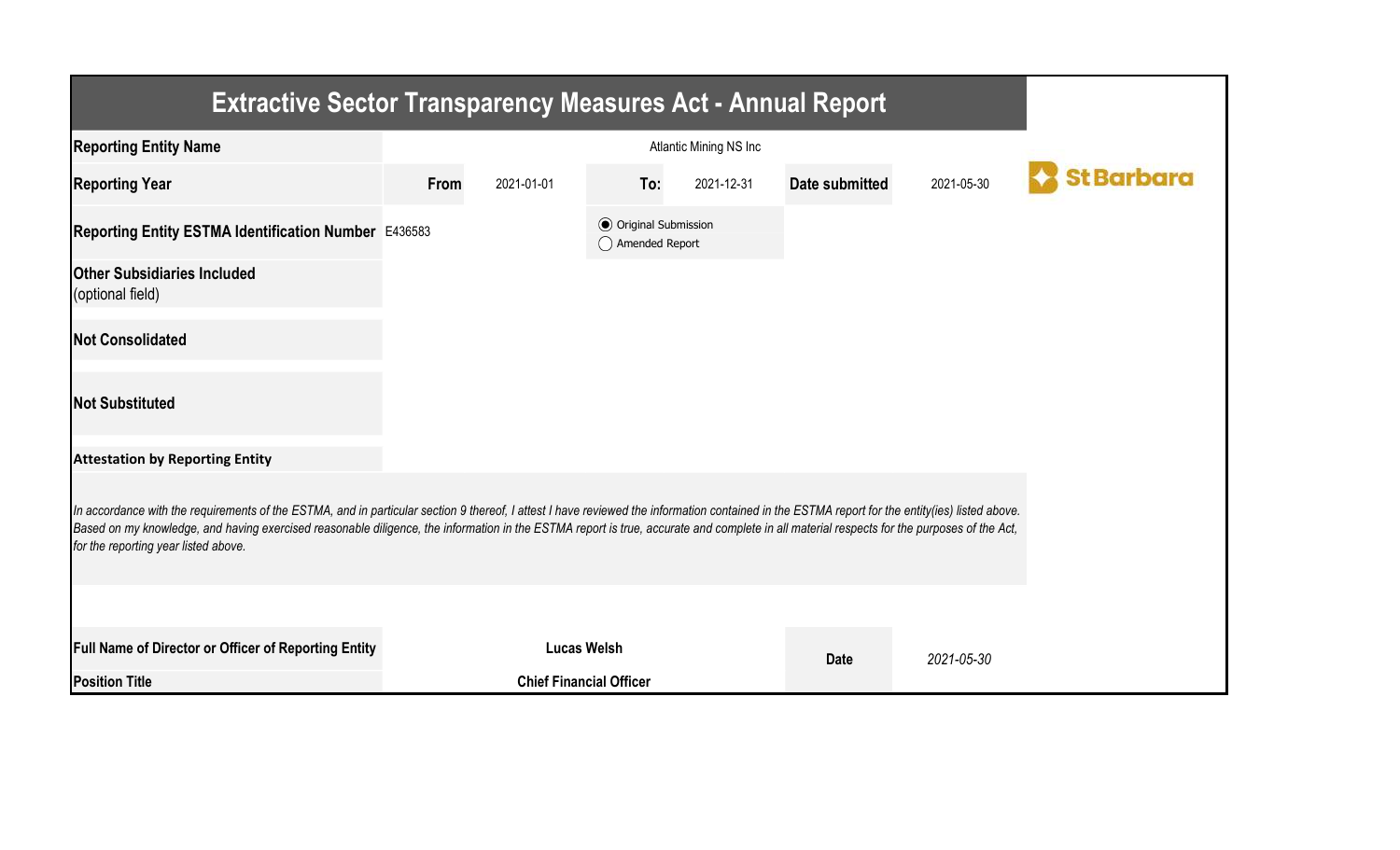| Extractive Sector Transparency Measures Act - Annual Report                                                                                                                      |                                 |                                                                                 |                                          |                  |         |                                |                |                  |                                               |                                                                                                                                                                      |                                  |  |
|----------------------------------------------------------------------------------------------------------------------------------------------------------------------------------|---------------------------------|---------------------------------------------------------------------------------|------------------------------------------|------------------|---------|--------------------------------|----------------|------------------|-----------------------------------------------|----------------------------------------------------------------------------------------------------------------------------------------------------------------------|----------------------------------|--|
| <b>Reporting Year</b><br><b>Reporting Entity Name</b><br><b>Reporting Entity ESTMA</b><br><b>Identification Number</b><br><b>Subsidiary Reporting Entities (if</b><br>necessary) | From:                           | 2021-01-01                                                                      | To:<br>Atlantic Mining NS Inc<br>E436583 | 2021-12-31       |         | <b>Currency of the Report</b>  | CAD            |                  |                                               |                                                                                                                                                                      |                                  |  |
|                                                                                                                                                                                  | <b>Payments by Payee</b>        |                                                                                 |                                          |                  |         |                                |                |                  |                                               |                                                                                                                                                                      |                                  |  |
| <b>Country</b>                                                                                                                                                                   | Payee Name <sup>1</sup>         | Departments, Agency, etc<br>within Payee that Received<br>Payments <sup>2</sup> | <b>Taxes</b>                             | <b>Royalties</b> | Fees    | <b>Production Entitlements</b> | <b>Bonuses</b> | <b>Dividends</b> | Infrastructure<br><b>Improvement Payments</b> | <b>Total Amount paid to</b><br>Payee                                                                                                                                 | Notes <sup>34</sup>              |  |
| Canada -Nova Scotia                                                                                                                                                              | Government of Nova Scotia       | Department of Finance and<br><b>Treasury Board</b>                              |                                          | 1,826,621        |         |                                |                |                  |                                               |                                                                                                                                                                      | 1,826,621 Royalties \$1,826,621, |  |
| Canada -Nova Scotia                                                                                                                                                              | Halifax Regional Municipality   | Halifax Regional Municipality                                                   | 387,516                                  |                  |         |                                |                |                  |                                               | 387,516 Property Taxes                                                                                                                                               |                                  |  |
| Canada                                                                                                                                                                           | Federal Government of<br>Canada | Canada Revenue Agency                                                           | 9,147,216                                |                  |         |                                |                |                  |                                               |                                                                                                                                                                      | 9,147,216 Income Taxes           |  |
| Canada -Nova Scotia                                                                                                                                                              | Government of Nova Scotia       | Department of Natural Resources<br>and Renewables                               |                                          |                  | 359,712 |                                |                |                  |                                               | \$203,649 claim renewals, \$60,000<br>exploration bonds, \$78,545 crown<br>359,712 land lease, \$5,880 mine lease,<br>\$9,922 permitting fees, \$1,716 other<br>fees |                                  |  |
|                                                                                                                                                                                  |                                 |                                                                                 |                                          |                  |         |                                |                |                  |                                               |                                                                                                                                                                      |                                  |  |
|                                                                                                                                                                                  |                                 |                                                                                 |                                          |                  |         |                                |                |                  |                                               |                                                                                                                                                                      |                                  |  |
|                                                                                                                                                                                  |                                 |                                                                                 |                                          |                  |         |                                |                |                  |                                               |                                                                                                                                                                      |                                  |  |
|                                                                                                                                                                                  |                                 |                                                                                 |                                          |                  |         |                                |                |                  |                                               |                                                                                                                                                                      |                                  |  |
|                                                                                                                                                                                  |                                 |                                                                                 |                                          |                  |         |                                |                |                  |                                               |                                                                                                                                                                      |                                  |  |
|                                                                                                                                                                                  |                                 |                                                                                 |                                          |                  |         |                                |                |                  |                                               |                                                                                                                                                                      |                                  |  |
|                                                                                                                                                                                  |                                 |                                                                                 |                                          |                  |         |                                |                |                  |                                               |                                                                                                                                                                      |                                  |  |
|                                                                                                                                                                                  |                                 |                                                                                 |                                          |                  |         |                                |                |                  |                                               |                                                                                                                                                                      |                                  |  |
|                                                                                                                                                                                  |                                 |                                                                                 |                                          |                  |         |                                |                |                  |                                               |                                                                                                                                                                      |                                  |  |
|                                                                                                                                                                                  |                                 |                                                                                 |                                          |                  |         |                                |                |                  |                                               |                                                                                                                                                                      |                                  |  |
|                                                                                                                                                                                  |                                 |                                                                                 |                                          |                  |         |                                |                |                  |                                               |                                                                                                                                                                      |                                  |  |
|                                                                                                                                                                                  |                                 |                                                                                 |                                          |                  |         |                                |                |                  |                                               |                                                                                                                                                                      |                                  |  |
|                                                                                                                                                                                  |                                 |                                                                                 |                                          |                  |         |                                |                |                  |                                               |                                                                                                                                                                      |                                  |  |
|                                                                                                                                                                                  |                                 |                                                                                 |                                          |                  |         |                                |                |                  |                                               |                                                                                                                                                                      |                                  |  |
|                                                                                                                                                                                  |                                 |                                                                                 |                                          |                  |         |                                |                |                  |                                               |                                                                                                                                                                      |                                  |  |
| <b>Additional Notes:</b>                                                                                                                                                         |                                 |                                                                                 |                                          |                  |         |                                |                |                  |                                               |                                                                                                                                                                      |                                  |  |